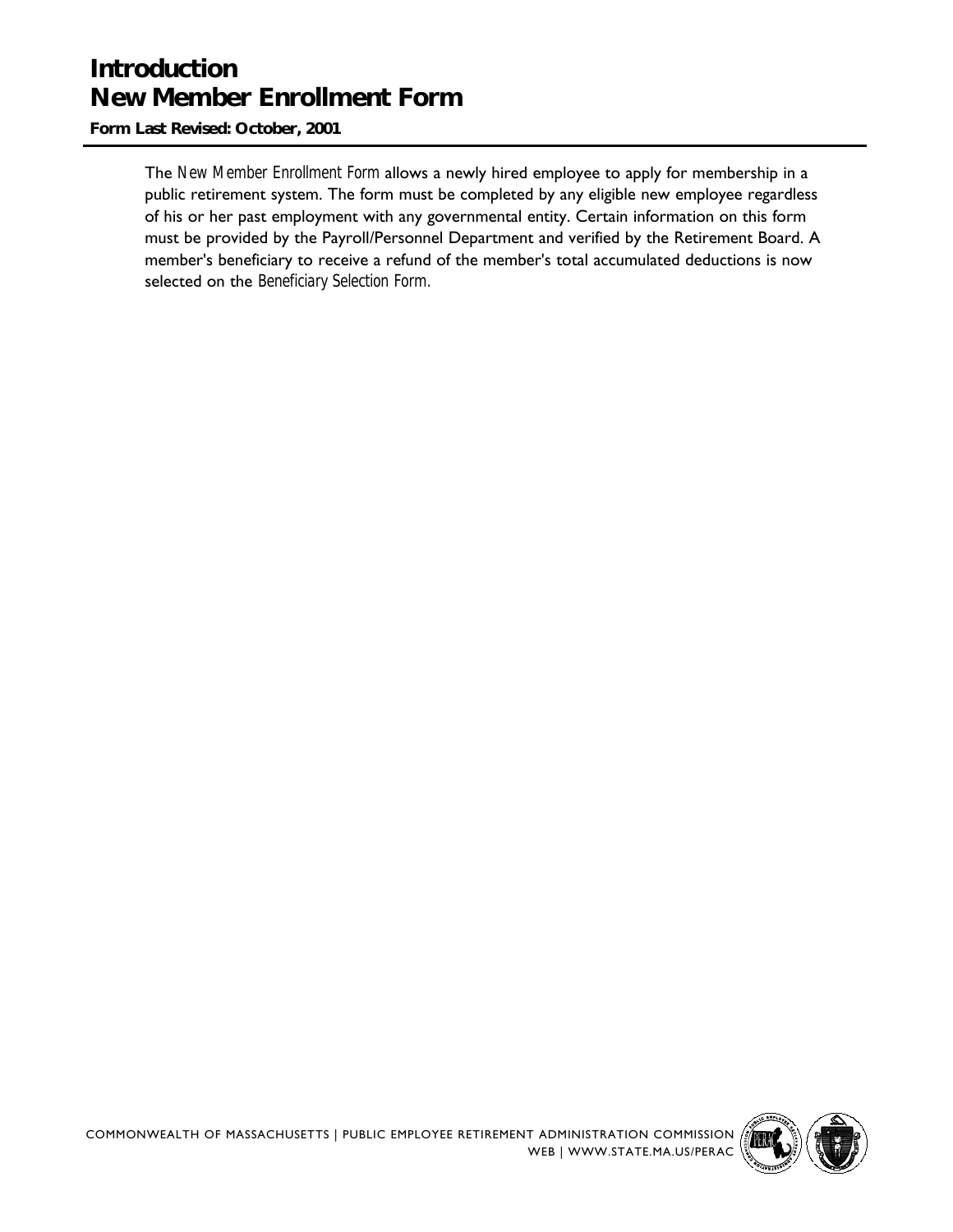# **New Member Enrollment Form**

**Form Last Revised: October, 2001**

| <b>Retirement</b><br><b>Board: Please</b><br>place your address<br>and phone<br>number here. ▶                    |           |                       |              |                            |           |                                         |  |
|-------------------------------------------------------------------------------------------------------------------|-----------|-----------------------|--------------|----------------------------|-----------|-----------------------------------------|--|
| Employee Name                                                                                                     |           |                       |              |                            |           |                                         |  |
| Last                                                                                                              | First     |                       | M.I.         | Social Security #          |           | Sex                                     |  |
| Address                                                                                                           |           |                       |              |                            |           |                                         |  |
| <b>Street and Number</b>                                                                                          | City/Town |                       | <b>State</b> | $\overline{Zip}$           | Phone $#$ |                                         |  |
| Birth Name or Former Name (if different)                                                                          |           | Date of Birth*        |              | M<br><b>Marital Status</b> | S         | D<br>w                                  |  |
| Spouse's Name                                                                                                     |           |                       |              | Spouse's Date of Birth     |           | $\overline{\#}$ of Children             |  |
| Agency or Department**                                                                                            |           | <b>Title/Position</b> |              |                            |           | <b>Starting Date of Present Service</b> |  |
| * The retirement board may request a copy of birth records, miltary discharge papers and other<br>pertinent data. |           |                       |              |                            |           |                                         |  |
| ** For those retiring from regional or county retirement system, please indentify the community.                  |           |                       |              |                            |           |                                         |  |
| Are you retired from any other Massachusetts public retirement system?                                            |           |                       |              |                            | Yes       | No                                      |  |
| Were you ever a member of any other Massachusetts public retirement system?                                       |           |                       |              |                            | Yes       | No                                      |  |

**List prior or current public retirement system membership:**

SYSTEM DATES OF MEMBERSHIP

| to |  |
|----|--|
| to |  |
| to |  |

| ARE YOUR FUNDS                             |                |
|--------------------------------------------|----------------|
| STILL ON DEPOSIT?                          |                |
| <b>Contract Contract Contract Contract</b> | $\overline{a}$ |

| Yes | No |
|-----|----|
| Yes | No |
| Yes | No |

*If you wish to purchase past creditable service, you must make that request in writing of the relevant retirement system and produce acceptable proof of such service.*

Did you ever work for or do you currently work for the Commonwealth or  $\Box$  Yes  $\Box$  No one of its political subdivisions for which you were not/are not a contributing member of a retirement system?

COMMONWEALTH OF MASSACHUSETTS | PUBLIC EMPLOYEE RETIREMENT ADMINISTRATION COMMISSION  $\frac{1}{2}$ WEB | WWW.MASS.GOV/PERAC